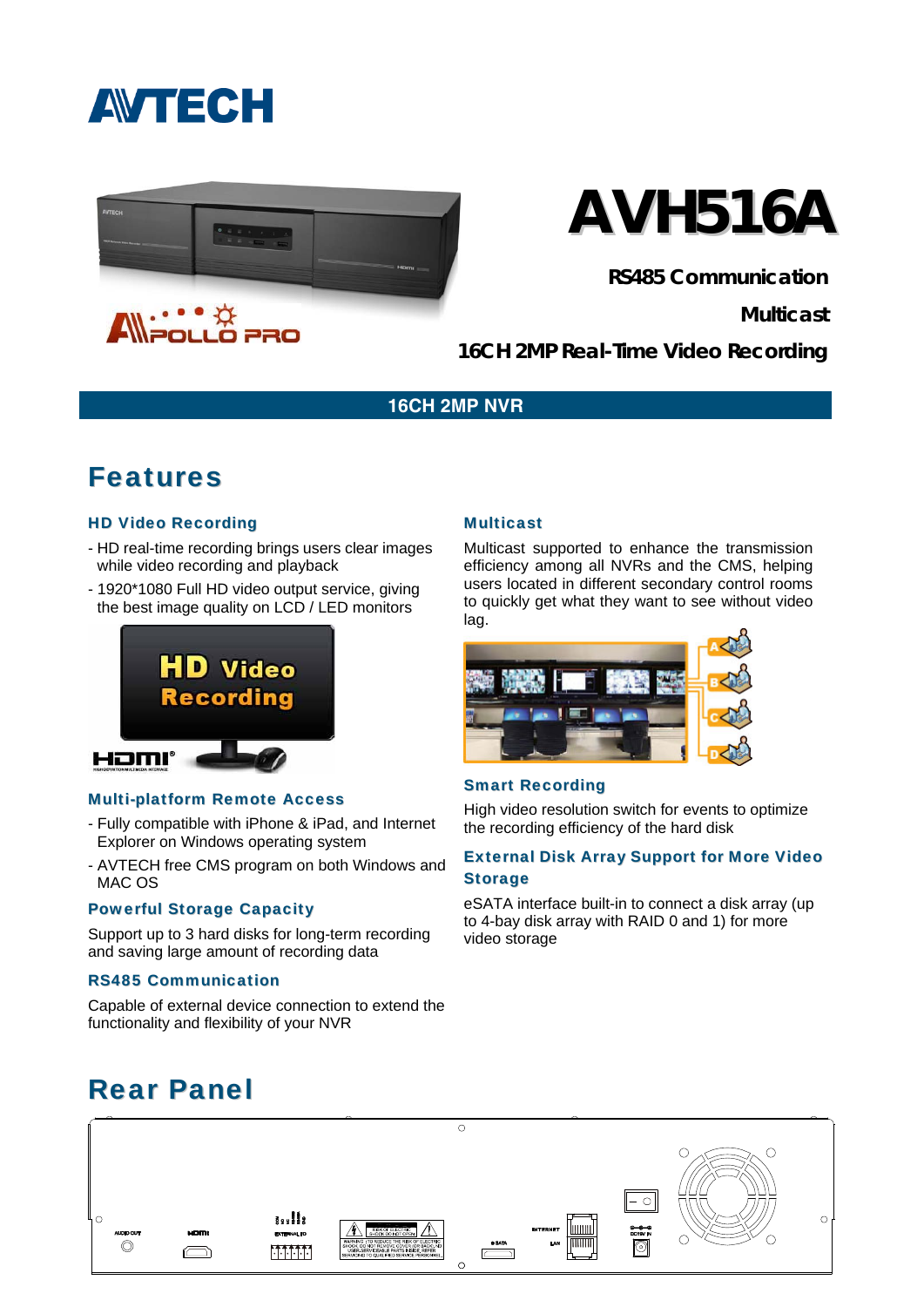

# Specifications\*

| Video Input<br>One LAN port (up to 16 IP cameras)<br>Video Output<br>HDMI<br>Video Output Resolution<br>1920 x 1080<br><b>Audio Output</b><br><b>YES</b><br>HDD Storage**<br>Three 4TB hard disks<br>eSATA Port<br><b>YES</b><br><b>YES</b><br>RS-485 Port<br><b>USB Ports</b><br>Two USB 2.0 ports<br><b>YES</b><br><b>IR Remote Control</b><br>LAN port<br>1000Mbps<br>Ethernet<br>1000Mbps<br>Internet port<br><b>Software</b><br>H.264<br>Video Compression Format<br>Audio Compression Format<br>G711<br>Local / Remote Display Mode<br>16CH<br>Local / Remote Playback Mode<br>16CH<br><b>YES</b><br>Local Single Channel Playback<br>Recording Mode<br>Manual / Event / Alarm / Schedule<br><b>Recording Throughput</b><br>Up to 480 IPS @ 1920 x 1080, Up to 120Mbps<br><b>YES</b><br>Pre-alarm Recording<br>Quick Search<br>Time / Event<br><b>Event Notification</b><br>Push Status / Video Mail / Message Mail<br>Multiple user access levels with password<br>Security<br>(1) Internet Explorer on Windows operating system<br>(2) Video Viewer on Windows and Mac operating system<br>Remote Access<br>(3) EagleEyes on iOS & Android mobile devices<br>Max. Online User<br>18<br>Multicast<br><b>YES</b><br>General<br>Power Source (±10%)<br>DC19V / 3.42A<br>Power Consumption (±10%)<br>17.5W (without a hard disk connected)<br>$10^{\circ}$ C ~ 40 $^{\circ}$ C (50 $^{\circ}$ F ~104 $^{\circ}$ F)<br><b>Operating Temperature</b><br>Dimensions (mm)***<br>$432(W) \times 90(H) \times 326(D)$<br>Net Weight<br>4 Kg<br>· Intel core i3 or higher, or equivalent AMD<br>$\cdot$ 2GB RAM<br>Minimum PC Browsing Requirements<br>· AGP graphics card, Direct Draw, 32MB RAM | <b>Hardware</b> |  |                                               |  |
|------------------------------------------------------------------------------------------------------------------------------------------------------------------------------------------------------------------------------------------------------------------------------------------------------------------------------------------------------------------------------------------------------------------------------------------------------------------------------------------------------------------------------------------------------------------------------------------------------------------------------------------------------------------------------------------------------------------------------------------------------------------------------------------------------------------------------------------------------------------------------------------------------------------------------------------------------------------------------------------------------------------------------------------------------------------------------------------------------------------------------------------------------------------------------------------------------------------------------------------------------------------------------------------------------------------------------------------------------------------------------------------------------------------------------------------------------------------------------------------------------------------------------------------------------------------------------------------------------------------------------------------------------------------------------------------------|-----------------|--|-----------------------------------------------|--|
|                                                                                                                                                                                                                                                                                                                                                                                                                                                                                                                                                                                                                                                                                                                                                                                                                                                                                                                                                                                                                                                                                                                                                                                                                                                                                                                                                                                                                                                                                                                                                                                                                                                                                                |                 |  |                                               |  |
|                                                                                                                                                                                                                                                                                                                                                                                                                                                                                                                                                                                                                                                                                                                                                                                                                                                                                                                                                                                                                                                                                                                                                                                                                                                                                                                                                                                                                                                                                                                                                                                                                                                                                                |                 |  |                                               |  |
|                                                                                                                                                                                                                                                                                                                                                                                                                                                                                                                                                                                                                                                                                                                                                                                                                                                                                                                                                                                                                                                                                                                                                                                                                                                                                                                                                                                                                                                                                                                                                                                                                                                                                                |                 |  |                                               |  |
|                                                                                                                                                                                                                                                                                                                                                                                                                                                                                                                                                                                                                                                                                                                                                                                                                                                                                                                                                                                                                                                                                                                                                                                                                                                                                                                                                                                                                                                                                                                                                                                                                                                                                                |                 |  |                                               |  |
|                                                                                                                                                                                                                                                                                                                                                                                                                                                                                                                                                                                                                                                                                                                                                                                                                                                                                                                                                                                                                                                                                                                                                                                                                                                                                                                                                                                                                                                                                                                                                                                                                                                                                                |                 |  |                                               |  |
|                                                                                                                                                                                                                                                                                                                                                                                                                                                                                                                                                                                                                                                                                                                                                                                                                                                                                                                                                                                                                                                                                                                                                                                                                                                                                                                                                                                                                                                                                                                                                                                                                                                                                                |                 |  |                                               |  |
|                                                                                                                                                                                                                                                                                                                                                                                                                                                                                                                                                                                                                                                                                                                                                                                                                                                                                                                                                                                                                                                                                                                                                                                                                                                                                                                                                                                                                                                                                                                                                                                                                                                                                                |                 |  |                                               |  |
|                                                                                                                                                                                                                                                                                                                                                                                                                                                                                                                                                                                                                                                                                                                                                                                                                                                                                                                                                                                                                                                                                                                                                                                                                                                                                                                                                                                                                                                                                                                                                                                                                                                                                                |                 |  |                                               |  |
|                                                                                                                                                                                                                                                                                                                                                                                                                                                                                                                                                                                                                                                                                                                                                                                                                                                                                                                                                                                                                                                                                                                                                                                                                                                                                                                                                                                                                                                                                                                                                                                                                                                                                                |                 |  |                                               |  |
|                                                                                                                                                                                                                                                                                                                                                                                                                                                                                                                                                                                                                                                                                                                                                                                                                                                                                                                                                                                                                                                                                                                                                                                                                                                                                                                                                                                                                                                                                                                                                                                                                                                                                                |                 |  |                                               |  |
|                                                                                                                                                                                                                                                                                                                                                                                                                                                                                                                                                                                                                                                                                                                                                                                                                                                                                                                                                                                                                                                                                                                                                                                                                                                                                                                                                                                                                                                                                                                                                                                                                                                                                                |                 |  |                                               |  |
|                                                                                                                                                                                                                                                                                                                                                                                                                                                                                                                                                                                                                                                                                                                                                                                                                                                                                                                                                                                                                                                                                                                                                                                                                                                                                                                                                                                                                                                                                                                                                                                                                                                                                                |                 |  |                                               |  |
|                                                                                                                                                                                                                                                                                                                                                                                                                                                                                                                                                                                                                                                                                                                                                                                                                                                                                                                                                                                                                                                                                                                                                                                                                                                                                                                                                                                                                                                                                                                                                                                                                                                                                                |                 |  |                                               |  |
|                                                                                                                                                                                                                                                                                                                                                                                                                                                                                                                                                                                                                                                                                                                                                                                                                                                                                                                                                                                                                                                                                                                                                                                                                                                                                                                                                                                                                                                                                                                                                                                                                                                                                                |                 |  |                                               |  |
|                                                                                                                                                                                                                                                                                                                                                                                                                                                                                                                                                                                                                                                                                                                                                                                                                                                                                                                                                                                                                                                                                                                                                                                                                                                                                                                                                                                                                                                                                                                                                                                                                                                                                                |                 |  |                                               |  |
|                                                                                                                                                                                                                                                                                                                                                                                                                                                                                                                                                                                                                                                                                                                                                                                                                                                                                                                                                                                                                                                                                                                                                                                                                                                                                                                                                                                                                                                                                                                                                                                                                                                                                                |                 |  |                                               |  |
|                                                                                                                                                                                                                                                                                                                                                                                                                                                                                                                                                                                                                                                                                                                                                                                                                                                                                                                                                                                                                                                                                                                                                                                                                                                                                                                                                                                                                                                                                                                                                                                                                                                                                                |                 |  |                                               |  |
|                                                                                                                                                                                                                                                                                                                                                                                                                                                                                                                                                                                                                                                                                                                                                                                                                                                                                                                                                                                                                                                                                                                                                                                                                                                                                                                                                                                                                                                                                                                                                                                                                                                                                                |                 |  |                                               |  |
|                                                                                                                                                                                                                                                                                                                                                                                                                                                                                                                                                                                                                                                                                                                                                                                                                                                                                                                                                                                                                                                                                                                                                                                                                                                                                                                                                                                                                                                                                                                                                                                                                                                                                                |                 |  |                                               |  |
|                                                                                                                                                                                                                                                                                                                                                                                                                                                                                                                                                                                                                                                                                                                                                                                                                                                                                                                                                                                                                                                                                                                                                                                                                                                                                                                                                                                                                                                                                                                                                                                                                                                                                                |                 |  |                                               |  |
|                                                                                                                                                                                                                                                                                                                                                                                                                                                                                                                                                                                                                                                                                                                                                                                                                                                                                                                                                                                                                                                                                                                                                                                                                                                                                                                                                                                                                                                                                                                                                                                                                                                                                                |                 |  |                                               |  |
|                                                                                                                                                                                                                                                                                                                                                                                                                                                                                                                                                                                                                                                                                                                                                                                                                                                                                                                                                                                                                                                                                                                                                                                                                                                                                                                                                                                                                                                                                                                                                                                                                                                                                                |                 |  |                                               |  |
|                                                                                                                                                                                                                                                                                                                                                                                                                                                                                                                                                                                                                                                                                                                                                                                                                                                                                                                                                                                                                                                                                                                                                                                                                                                                                                                                                                                                                                                                                                                                                                                                                                                                                                |                 |  |                                               |  |
|                                                                                                                                                                                                                                                                                                                                                                                                                                                                                                                                                                                                                                                                                                                                                                                                                                                                                                                                                                                                                                                                                                                                                                                                                                                                                                                                                                                                                                                                                                                                                                                                                                                                                                |                 |  |                                               |  |
|                                                                                                                                                                                                                                                                                                                                                                                                                                                                                                                                                                                                                                                                                                                                                                                                                                                                                                                                                                                                                                                                                                                                                                                                                                                                                                                                                                                                                                                                                                                                                                                                                                                                                                |                 |  |                                               |  |
|                                                                                                                                                                                                                                                                                                                                                                                                                                                                                                                                                                                                                                                                                                                                                                                                                                                                                                                                                                                                                                                                                                                                                                                                                                                                                                                                                                                                                                                                                                                                                                                                                                                                                                |                 |  |                                               |  |
|                                                                                                                                                                                                                                                                                                                                                                                                                                                                                                                                                                                                                                                                                                                                                                                                                                                                                                                                                                                                                                                                                                                                                                                                                                                                                                                                                                                                                                                                                                                                                                                                                                                                                                |                 |  |                                               |  |
|                                                                                                                                                                                                                                                                                                                                                                                                                                                                                                                                                                                                                                                                                                                                                                                                                                                                                                                                                                                                                                                                                                                                                                                                                                                                                                                                                                                                                                                                                                                                                                                                                                                                                                |                 |  |                                               |  |
|                                                                                                                                                                                                                                                                                                                                                                                                                                                                                                                                                                                                                                                                                                                                                                                                                                                                                                                                                                                                                                                                                                                                                                                                                                                                                                                                                                                                                                                                                                                                                                                                                                                                                                |                 |  |                                               |  |
|                                                                                                                                                                                                                                                                                                                                                                                                                                                                                                                                                                                                                                                                                                                                                                                                                                                                                                                                                                                                                                                                                                                                                                                                                                                                                                                                                                                                                                                                                                                                                                                                                                                                                                |                 |  |                                               |  |
|                                                                                                                                                                                                                                                                                                                                                                                                                                                                                                                                                                                                                                                                                                                                                                                                                                                                                                                                                                                                                                                                                                                                                                                                                                                                                                                                                                                                                                                                                                                                                                                                                                                                                                |                 |  |                                               |  |
|                                                                                                                                                                                                                                                                                                                                                                                                                                                                                                                                                                                                                                                                                                                                                                                                                                                                                                                                                                                                                                                                                                                                                                                                                                                                                                                                                                                                                                                                                                                                                                                                                                                                                                |                 |  |                                               |  |
| · Internet Explorer 7.x or later                                                                                                                                                                                                                                                                                                                                                                                                                                                                                                                                                                                                                                                                                                                                                                                                                                                                                                                                                                                                                                                                                                                                                                                                                                                                                                                                                                                                                                                                                                                                                                                                                                                               |                 |  | · Windows 7, Vista & XP, DirectX 9.0 or later |  |
| <b>Optional Peripherals</b><br>Full HD Matrix (HDM02) / Rack Mount (PP-AVC787-00K)                                                                                                                                                                                                                                                                                                                                                                                                                                                                                                                                                                                                                                                                                                                                                                                                                                                                                                                                                                                                                                                                                                                                                                                                                                                                                                                                                                                                                                                                                                                                                                                                             |                 |  |                                               |  |

\*The specifications are subject to change without notice \*\* HDDs are optional. \*\*\* Dimensional tolerance: .±5mm

## Optional Bracket

#### **PP-AVC787-00K**

Used to mount to a rack.